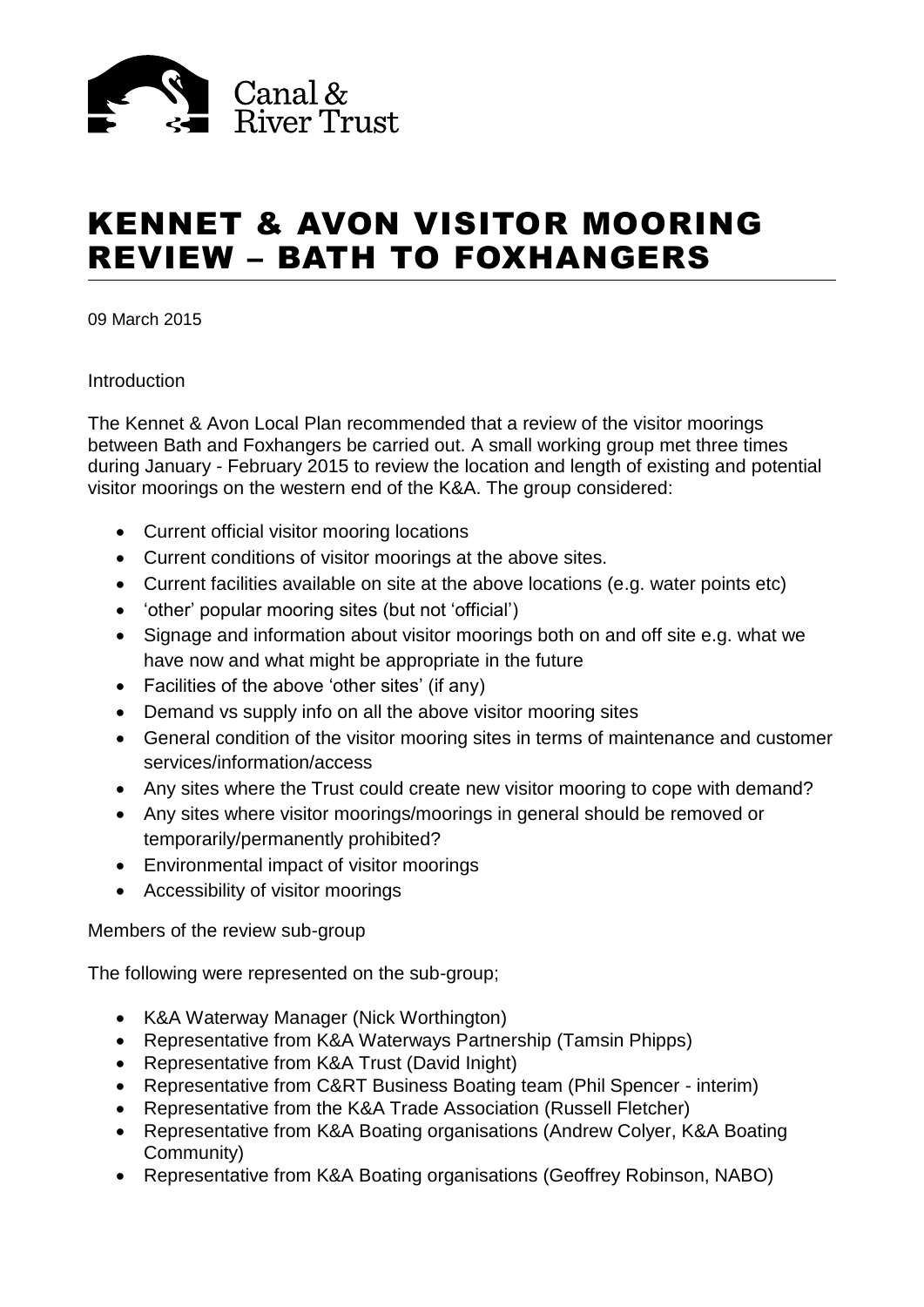- Representative from Angling organisations (Terry Fell)
- Representative from Valley Parishes Alliance (Anna Beria)

IWA were invited to nominate someone to the sub-group but did not make a nomination. The group was supported by the Matthew Symonds Boating Liaison Manger (south)

### Recommendations

The group met three times and made the following recommendations.

# **Lock 10/11 temporary 48 hour visitor mooring**

- 1. Retain temporary 48 hour visitor moorings (all year). Review once the future of the moorings on the river have been resolved.
- 2. Install signage to indicate that boats can double moor if necessary.
- 3. Part of these visitor moorings (up to 50%) could be considered by C&RT for winter mooring permits.

### **Bath 48 hour visitor moorings**

- 4. Retain existing 48 hour hour visitor moorings (all year).
- 5. Winding hole (50ft) above lock 13 to be retained but not formally signed due to potential conflict with lock landing. Sign lock landing above lock in front of the Winding Hole as no mooring (approximately 50ft)
- 6. Install a temporary sign to inform boaters of additional temporary moorings available between lock 10/11.

### **Darlington Wharf**

- 7. Install 33.5m mooring for relocated hire boats from Dundas. Retain existing 48 hour visitor mooring west of relocated hire boats (all year).
- 8. Extend visitor moorings east of relocated hire boats to the end of the hard edge. Visitor moorings to the east of the hire boats 48 hour (April to October), 14 day (November to March).
- 9. Part of these visitor moorings (up to 50%) could be considered by C&RT for winter mooring permits.

# **Bathampton**

10.Shorten 48 hour west visitor moorings by approximately half, improve bank condition to bring up to S1 standard when feasible to do so. Retain remaining 48 hour west visitor moorings (all year).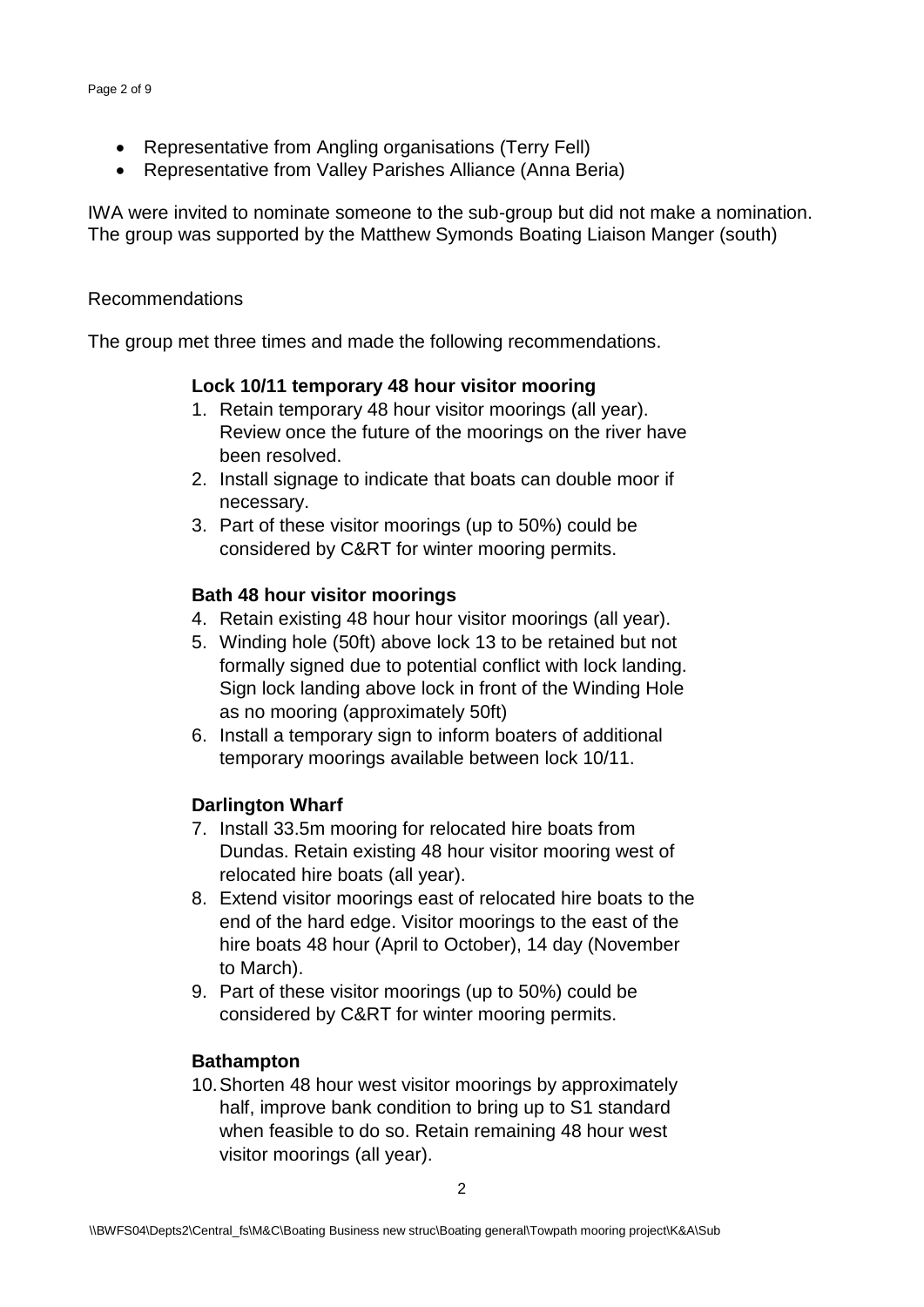- 11.Retain 48 hour school visitor mooring (all year).
- 12.Install no mooring tile on winding hole.
- 13.Return 48 hour east visitor moorings to 14 day (S2). Part of these visitor moorings (up to 50%) could be considered by C&RT for winter mooring permits.
- 14.Reinstate winding hole sign by current 48 hour east visitor mooring.

# **Claverton**

- 15.Reduce length of 'no mooring' section as much as possible without impacting on water level measuring equipment.
- 16.Reduce 48 hour mooring by approximately half, returning part between 48 hour visitor mooring and the directly managed moorings to general towpath mooring (14 day /S2).
- 17.Remaining visitor mooring 48 hour (April to October), 14 day (November to March).

# **Dundas**

- 18.Shorten west visitor mooring by approximately half, returning part to general towpath mooring (14 day/S2). Remaining west visitor mooring to be 48 hour (April to October), 14 day (November to March).
- 19.Retain 48 hour visitor moorings in basin (all year)
- 20.Section in basin between water point and bridge to be half closest to the water point 'no mooring' and half closest to the bridge general towpath mooring (14 day/S2)
- 21.Retain visitor moorings on east side of aqueduct 48 hour (April to October), 14 day (November to March).
- 22.Mooring space occupied by two hire boats to be relocated to Darlington Wharf (appox 33.5m) to be returned to visitor mooring 48 hour (April to October), 14 day (November to March).

# **Avoncliff**

- 23.Visitor moorings west side of the aqueduct to be moved closer to the aqueduct (including most of the current 'no mooring' section), but shorted the visitor moorings at the western end by the same amount gained by including the 'no mooring' section.
- 24.Introduce a section of 14 day VM (S2) between the end of the west visitor moorings and the directly managed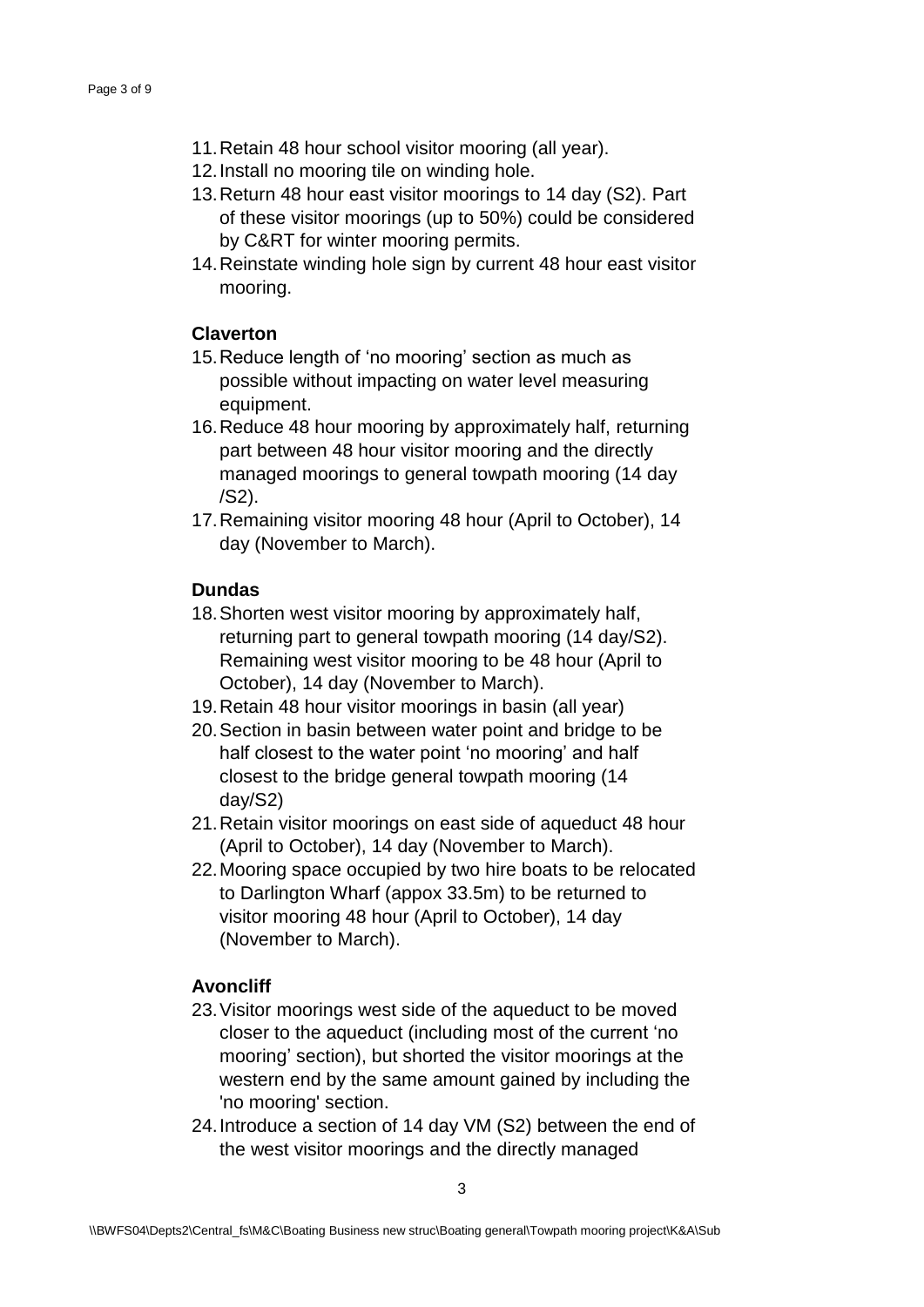moorings.

- 25.Install advisory disabled mooring tile on the east side of the aqueduct.
- 26.All Avoncliff visitor moorings to remain 48 hour (all year).

# **Bradford on Avon**

- 27.Return trade mooring below the lock to 48 hour visitor mooring.
- 28.Retain current 48 hour visitor mooring (all year) below the lock. Improve bank when feasible to do so.
- 29.Retain existing 48 hour visitor mooring (all year) above lock.
- 30.Install no mooring signs under Bridge 171 (Sainsbury's bridge).
- 31.Install no mooring for wide beam boats on a short section of the visitor mooring opposite Oxfordshire Narrowboat moorings. This is necessary to ensure the navigation is not blocked. This will not affect the Barbara McLellan Trip Boat mooring.

# **Widbrook**

- 32.Return 48 hour visitor moorings closest to 170 (Beehive bridge) to 14 day (S2) mooring.
- 33.Retain visitor moorings east of marina entrance 48 hour (all year)

# **Hilperton**

- 34.Shorten visitor moorings by approximately half retaining section closest to bridge 166.
- 35.Remaining visitor mooring to be 48 hour (all year)

# **Semmington**

- 36.Extend the visitor moorings west by 50m.
- 37.Install sign to indicate that the first two boat length of moorings west of bridge 160 is suitable for double mooring.
- 38.Visitor mooring to be 48 hour (all year)

# **Seend Cleeve**

- 39.Reduce 48 hour visitor mooring below lock 154 by approximately half to retain section on the hard edge mooring only.
- 40.Visitor moorings below the lock 48 hour (April to October), 14 day (November to March).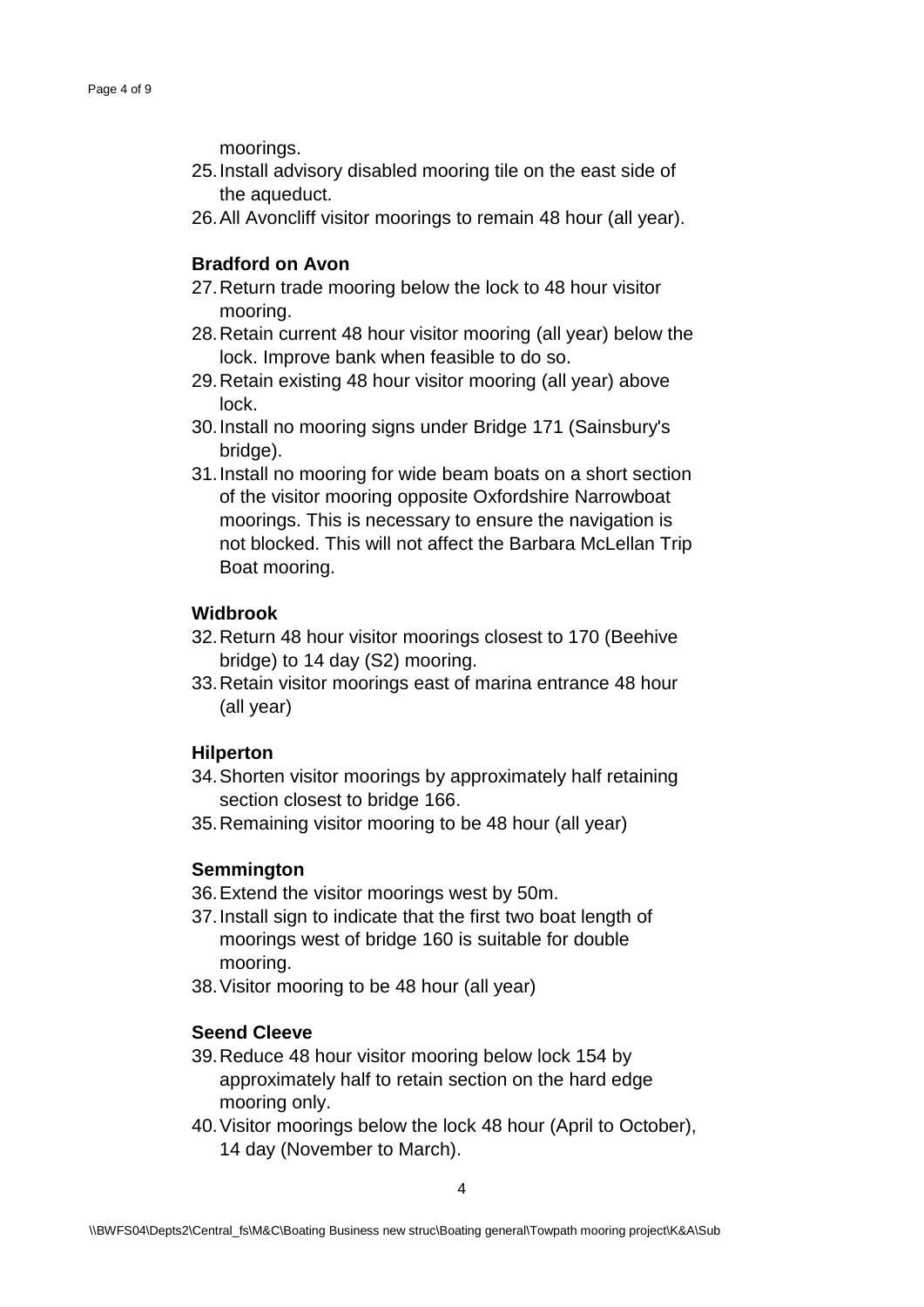41.Install sign to indicate suitable for double mooring. 42.Retain 48 hour (all year) visitor mooring by Barge Inn

#### **Sells Green**

43.Retain exiting visitor moorings 48 hours (all year)

#### **Foxhangers**

- 44.Retain exiting visitor moorings 48 hours (all year)
- 45.Make section west of visitor moorings by old railway bridge abutments/opposite marina entrance 'no mooring'

# **Marsh Lane**

46.Retain exiting visitor moorings 48 hours (all year)

Consideration of other mooring locations

The group discussed concerns about damage being caused to the bank between Bridge 188 (Sydney Wharf Bridge) and the Cleveland House Tunnel. The bank in this section is currently designated as general towpath where boats may moor for up to 14 days. The group discussed the how the damage to the bank might be prevented. Physical improvements would be difficult due to the streams which need to flow into the canal and would also defeat the aim of having a natural bank. The group suggested that the section between Bridge 188 and the Cleveland House Tunnel could be made no mooring to help protect the bank if a section of the temporary visitor moorings between lock 10 and 11 could be made 14 day visitor. This would depend on what happens to the visitor moorings on the River Avon, so it should be kept under review.

47.It was agreed that Summerham Brook aqueduct should be signed as no mooring.

Winter stay times / winter moorings

This was discussed as part of the review of each visitor mooring (see recommendations above)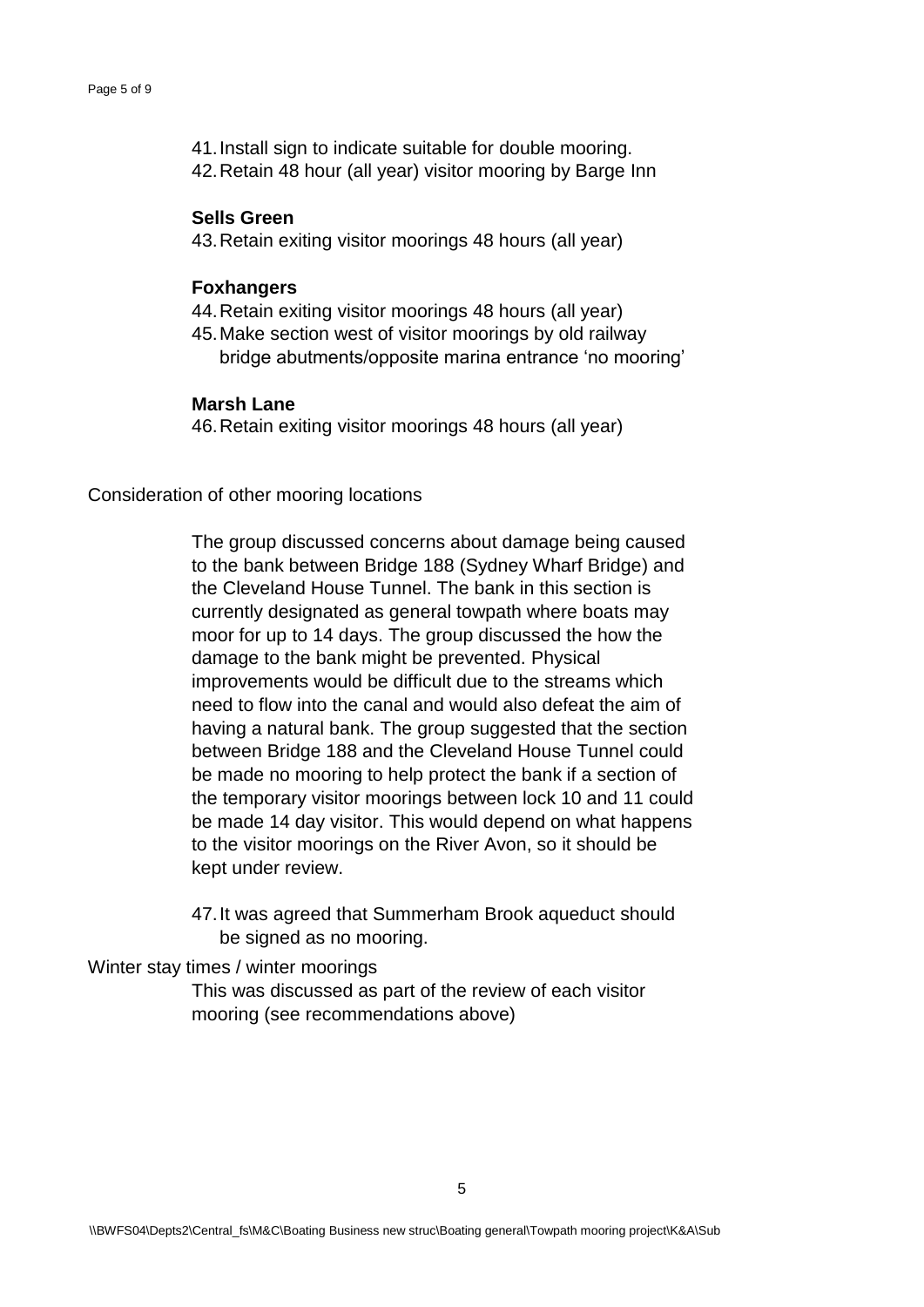### Next steps

The recommendations will be circulated to Kennet & Avon Waterways Partnership members for information and comment. The Waterway Manager will then make a formal decision on the recommendations.

The final recommendations will presented at the Waterways Forum meeting in April.

Signage changes will be completed by the end of June ready for a three month pilot of the proposals during July, August and September.

The visitor moorings review group will meet again in October to review the pilot and a final decision will be made by the Waterway Manager on the recommended changes.

Matthew Symonds Boating Liaison Manager (south)

9 March 2015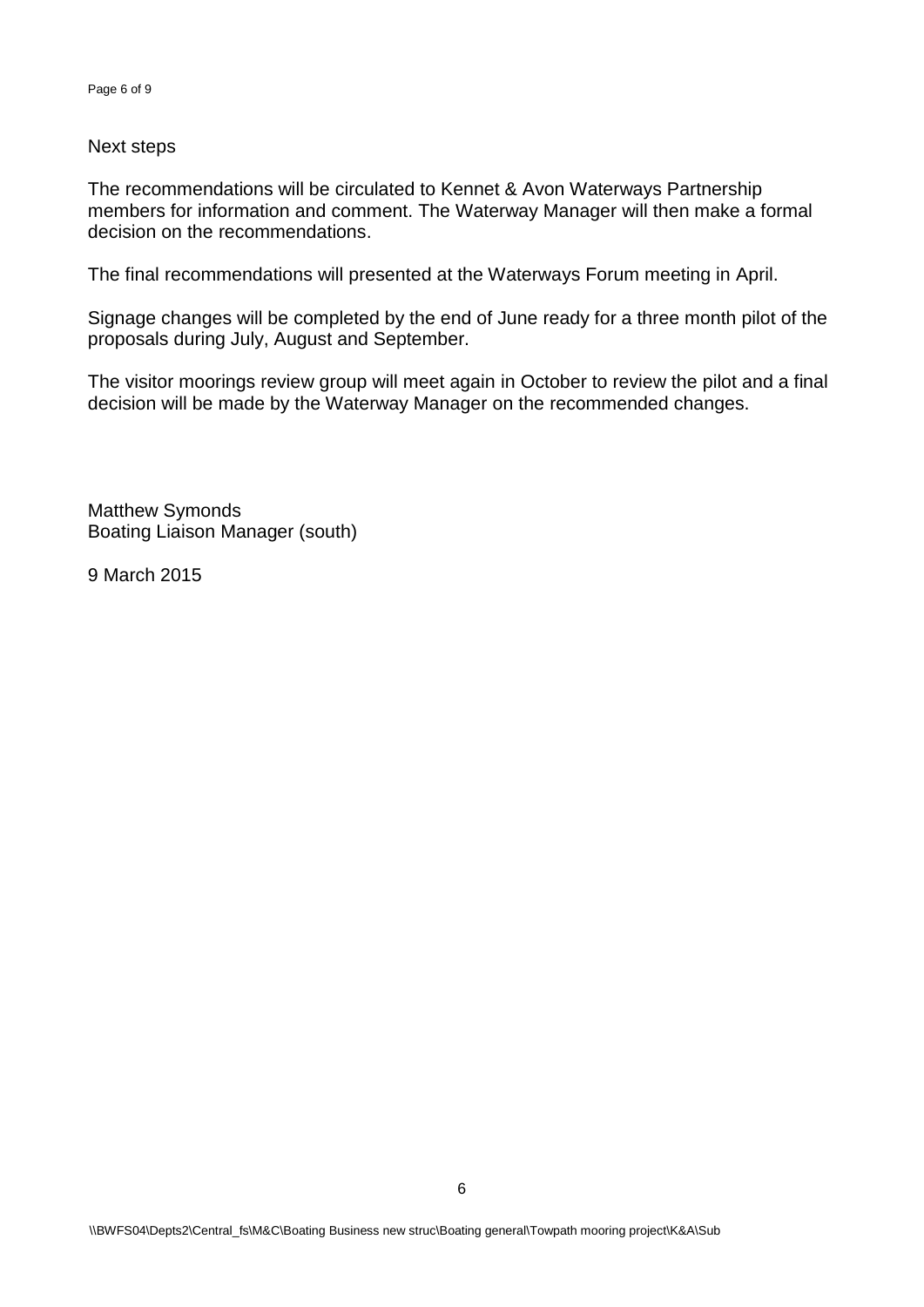Page 7 of 9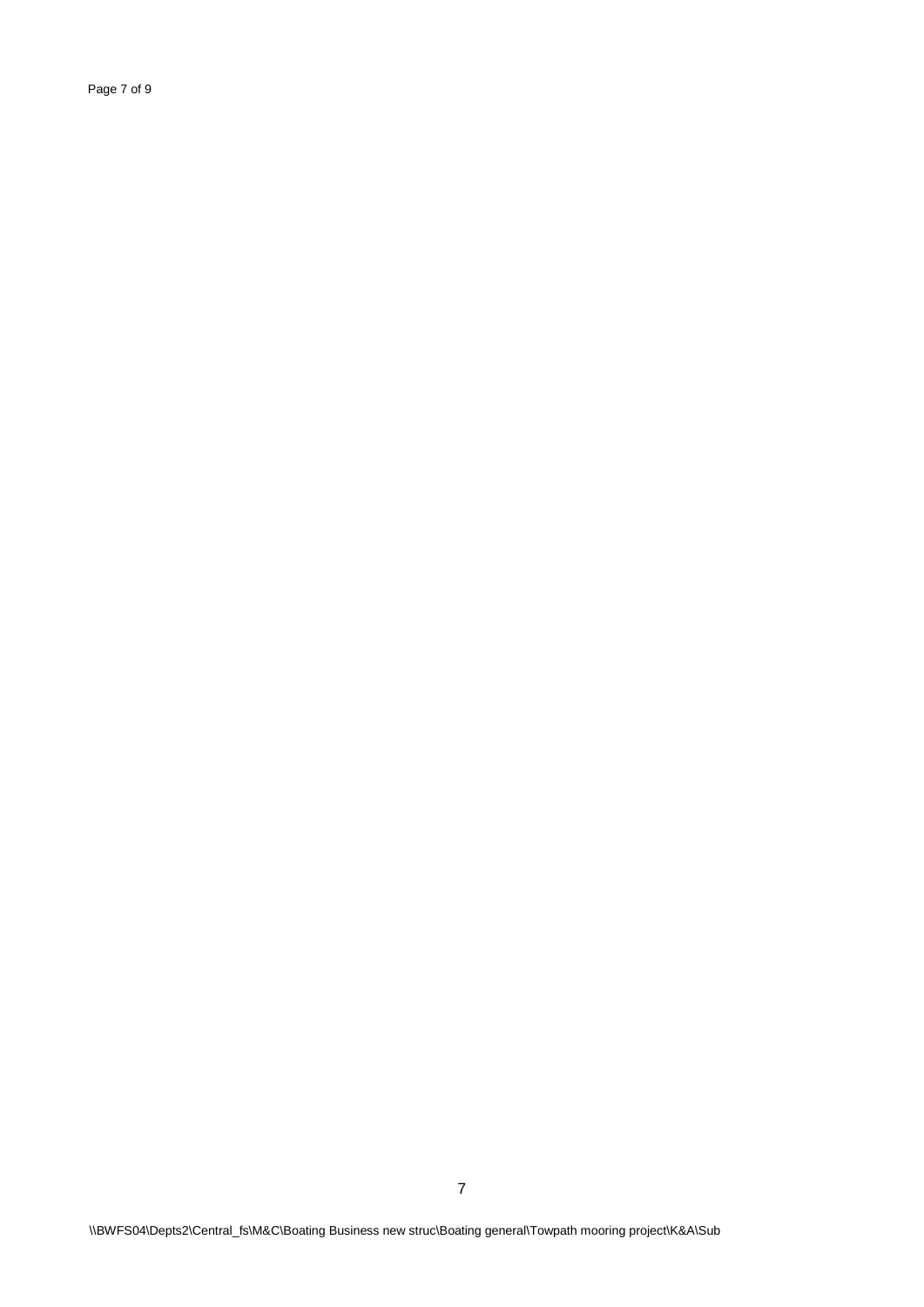Page 8 of 9

# **HEADING (STYLING HEADING ONE) SUB HEADINGS (STYLING HEADING TWO)**

11pt arial, block caps, bold, range left

# **Sub-Sub Headings (Styling heading three)**

11pt arial, upper & lower case, bold, range left

Body text 11pt arial, regular, range left

- Bullet lists, 11pt arial, regular
- Bullet lists, 11pt arial, regular
- Bullet lists, 11pt arial, regular
	- 1. Number lists, 11pt arial, regular
	- 2. Number lists, 11pt arial, regular
	- 3. Number lists, 11pt arial, regular

# **USING PICTURES**

When placing pictures always align left and where possible either run the width of the page (as shown on the front cover) or if using more than one image together ensure they are the same size. Please refer to the report guide for more detail including image resolution, etc.

[Insert image here]

[Insert image here]

[Insert caption here]

[Insert caption here]

# **USING TABLES**

When using tables they should be inserted in the page layout with care so that they run the width of the page in one column. The table head style should be as per the sub-sub heading with a grey tint of 25%. The content of the table should be in the body copy style, 11pt arial, range left.

There is some scope to tailor your tables to suit the report. This information is shown in the report guide.